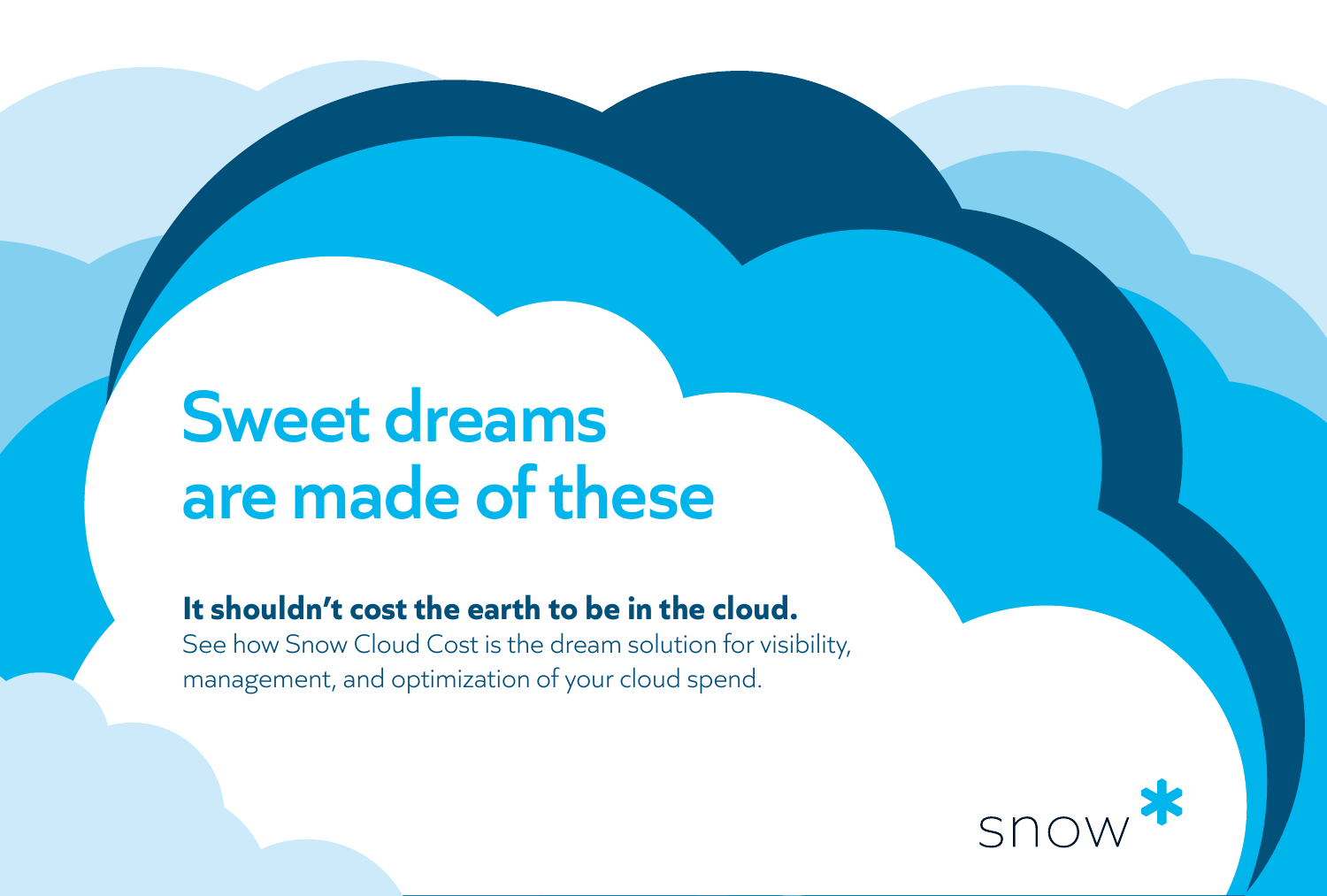## **Are cloud costs keeping you up at night?**

Every minute your business is operating in the public cloud is costing you money. And the costs are growing all the time. Staying on top of this IT spend is a priority. The challenge is how to leverage cloud services while having the financial visibility to continually optimize and accelerate adoption.

**Do these cloud challenges give you night terrors?**

#### **Unknown cloud spending**

If you don't have the tools to accurately view billing data or cloud spend over time, how can you make effective spending decisions? This lack of visibility into cloud computing resources means you're flying blind on costs.

#### **Billing complexity**

Businesses are struggling to navigate complex billing and cloud cost breakdowns. In fact, "95% of business and IT leaders find cloud billing the most confusing element of using public cloud services.<sup>1"</sup>

#### **Monitoring and governing usage**

It's not easy to monitor and govern cloud consumption. When public cloud resources run unnecessarily or inefficiently, IT overspend is a real threat to enterprises.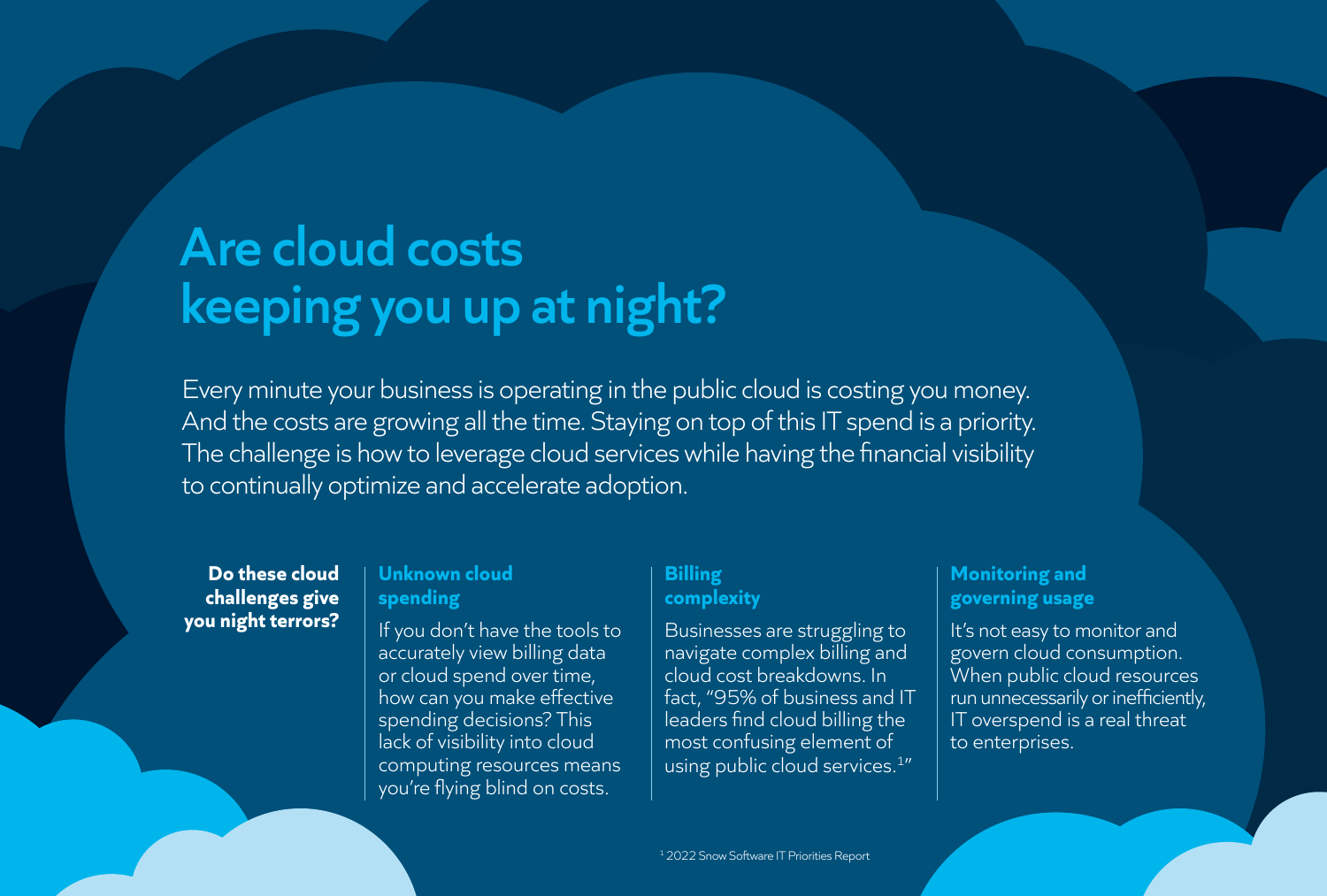## **The dream solution to your cloud cost nightmares**

With Snow Cloud Cost you get full visibility **into cloud consumption so you can optimize and govern cloud use. And make faster, smarter decisions about your technology.**

**Our FinOps-compatible, multicloud solution monitors and optimizes cloud spend, improving cost allocation and budgeting while facilitating operational efficiency.**

**Improving sustainability, collaboration and culture, across your enterprise.**

### **Gain visibility**

Get a clear picture of your multi-public cloud spend and usage. Get granular insights across the entire cloud environment. A single pane of glass for visibility is vital for effective, transparent collaboration. Ensuring everyone has access to the same performance metrics while at the same time allowing collaborators to tailor their personal dashboard.

### **Spend efficiently**

Take advantage of ease of use and cost saving recommendations for AWS, GCP, Azure and Kubernetes. As well as the reporting and governance you need to effectively control your public cloud spend.

### **Budget better**

More accurately forecast and budget costs to minimize overspending. Use our proprietary artificial intelligence and machine learning powered capabilities to identify anomalies or trends that drive better decisions and ultimately provide more value from your cloud investments.